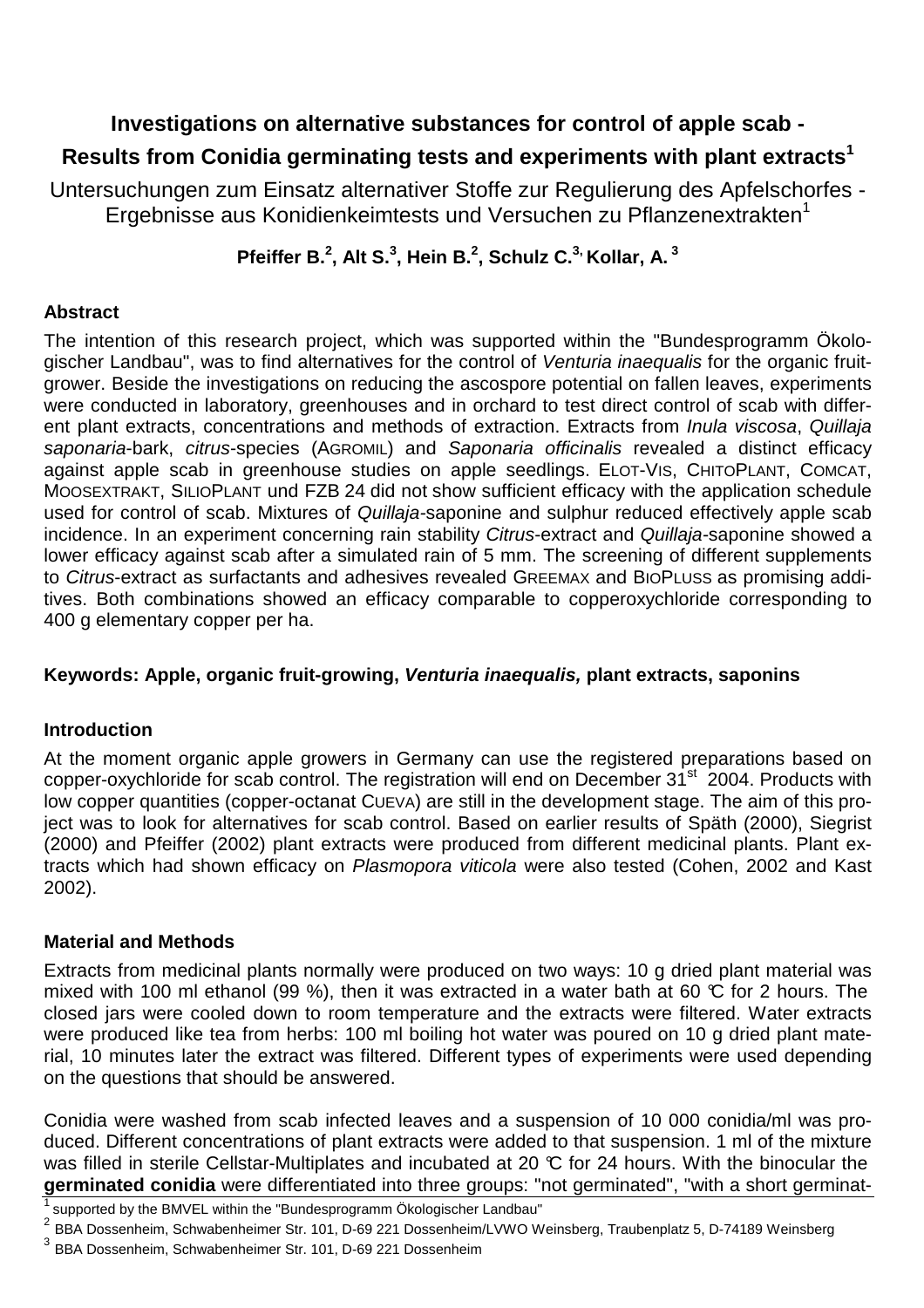ing tube", "with a long germinating tube". It was classified as "short", if the length of the germinating tube was not longer than twice the conidia itself. The proportions of not germinated conidia of plant extract and control (control = 100 %) were compared and the efficacy according to ABOTT was calculated.

In the **greenhouse-experiments** 12 seedlings from 'Golden Delicious' (apples from an orchard, where no resistant varieties were grown) per treatment were sprayed in a preventive schedule with a small hand-sprayer. The tip of the youngest fully expanded leaf was removed and the number and the size of the younger susceptible leaves were registered. About 12 hours after the preventive application the artificial inoculation was done with a suspension of 100 000 conidia/ml. The seedlings were put into plastic bags for 24 hours to maintain a high relative humidity of the air. About 14 days after the inoculation the first symptoms appeared. For each leaf the scab infection was classified from 0 (no symptoms visible) to 4 (big expansion of the symptoms). Since not all lesions can be detected by the naked eye all leaves, that were susceptible for scab at the day of inoculation, were removed and the conidia were rinsed out with aqua dest. The titer of conidia was determined with a Kolkwitz-Plancton-cytometer (0,5 ml, Hydro-Bios, Germany) to estimate the reproducibility of fungus.

For the testing of **rain-stability** of extracts from Citrus sp. (AGROMIL) the seedlings were sprayed in the morning of 21.10.2002. Rain (5 and 15 mm) was simulated in the early afternoon, in the morning of October  $22<sup>nd</sup>$  the plants were inoculated with conidia.

Another type of experiment was chosen to test the efficacy of combinations of **plant extracts with surfactants and adhesives** for one infection period under natural conditions. Seedlings were sprayed preventively. After the treatments had dried, the seedlings were distributed in a randomised pattern under heavily scab infected trees of the variety 'Jonagold' (untreated control of a scab trial in quarter 617 of Heuchlingen, the experimental station of the LVWO Weinsberg). In this way the conidia in the rainwater running down from scabbed leaves caused the natural infection. Two or three days later the seedlings were returned into the greenhouse until scab symptoms appeared.

Especially two experiments with AGROMIL (as powder and fluid formulation) were done like this. In July 2003 AGROMIL (powder, 0,25 %) was combined with additives like ADHÄSIT (0,01%), PROFITAL FL. (0,01%), GREEMAX (0,01%) or BIOPLUSS (0,8%). These treatments were compared to untreated control and copperoxychloride (according to 400 g Cu per ha). The plants were treated on July  $2^{nd}$ in the morning and distributed in the orchard in the afternoon. There were two leaf-wetness-periods: 17 hours at 16 to 17 °C and 86 % relative humidity of the air (weak to medium infection) and at the next day 16 hours at 14 to 15 °C and 93 % relative humidity of the air (medium to severe infection). On July  $4<sup>th</sup>$  the plants were put back into the greenhouse in the early afternoon. During the exposition in the orchard 11,6 mm rain fell.

In a similar trial AGROMIL (powder, 0,25 %) was compared with AGROMIL + GREEMAX (powder, 0,25 % + GREEMAX 0,01%), AGRO NEU FL. 1(fluid, 0,5%), AGRO NEU FL. 2(fluid, 0,5 %), untreated control, copperoxychloride (according to 400 g Cu per ha) and CUEVA (according to 180 g Cu per ha). The higher concentrations of AGRO NEU FL. 1 and 2 were chosen because of the fluid formulation. The seedlings were treated in the morning of October  $2^{nd}$ , exposed in the orchard on October  $3^{rd}$  in the morning and returned to greenhouse on October  $5<sup>th</sup>$  in the morning. Two weak infections occurred: 10 hours leaf-wetness at 13 to 14  $\mathbb C$  and 92 % relative humidity of the air and 11 hours leafwetness at 8 to 9°C and 95 % relative humidity of the air. During the exposition in the orchard 10,6 mm rain fell.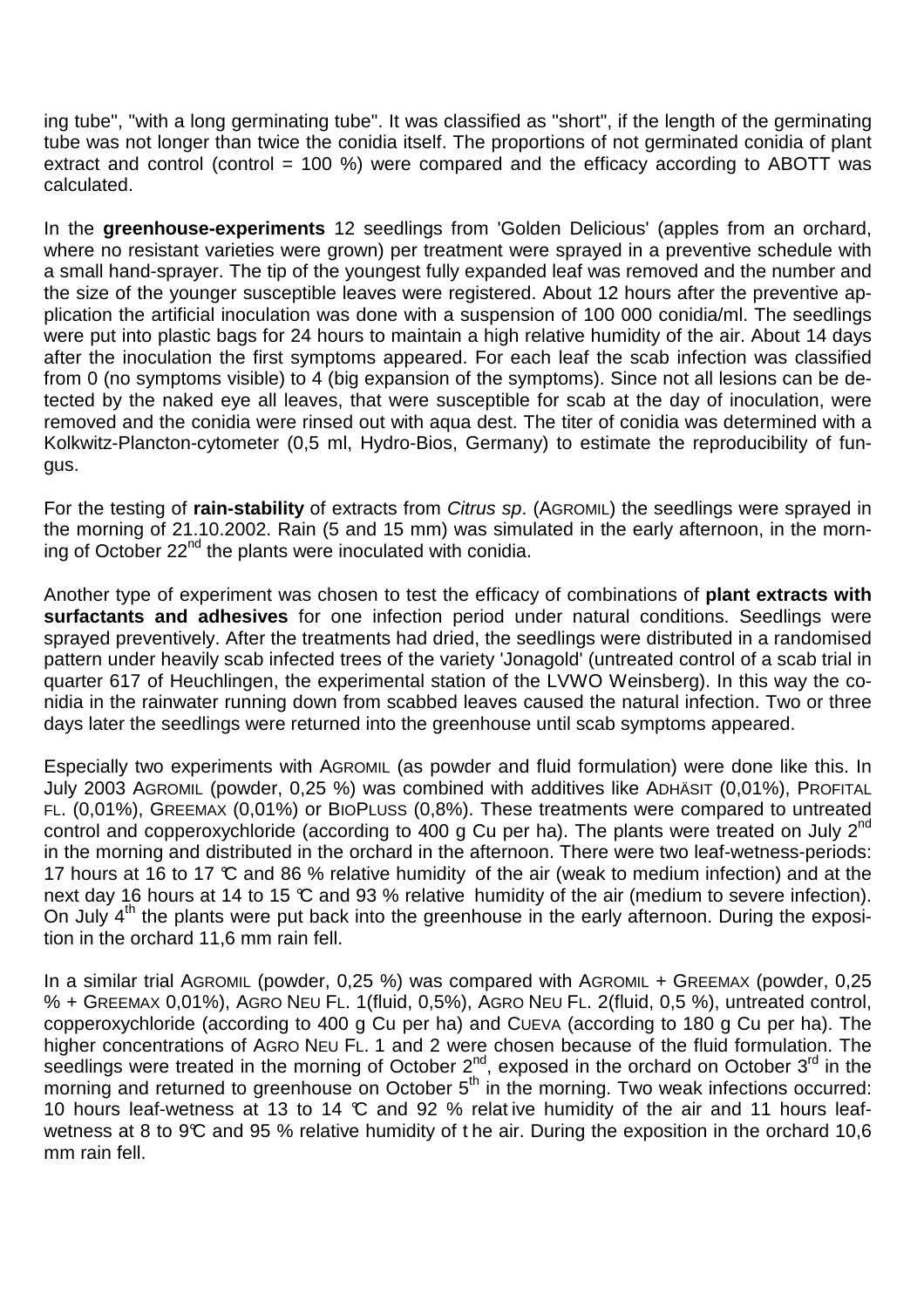#### **Results**

31 different extracts from medicinal and other native plants (water based or ethanolic extracts), formulation agents and plant strengthening preparations were tested in varying concentrations. Normally the extracts were compared at concentrations of 2 %, 4 % and 6 %. Ethanol (99 vol.%) itself had a efficacy between -49 % and 40 %, the average was 10 %. The adhesive preparation GREE-MAX had no inhibiting effect on the germination. **Table 1** shows the plant extracts, that in most tests had efficicacy rates of 85 to 100 %. The concentrations of the extracts are listed as volumen % normally.

| Table 1: Testing of plant extracts on inhibition of germination of apple scab - Extracts with efficiency |  |
|----------------------------------------------------------------------------------------------------------|--|
| rates (WG after ABOTT) 85 to 100 %.                                                                      |  |

| Botanical name, method of extraction /    | Part of the | <b>WG</b>      | $n^*$ |
|-------------------------------------------|-------------|----------------|-------|
| plant strengthening preparation,          | plant       |                |       |
| concentration                             |             |                |       |
| Rhamnus frangula ethan. 2 - 6 %           | bark        | 2 to 100 %     | 10    |
| Inula viscosa. Aceton 0,4 %, ethan. 2 - 6 | leaves      | 88 to 100 %    | 8     |
| $\%$                                      |             |                |       |
| Primula veris aqueous 2 - 6 %             | roots       | $-43$ to 100 % | 17    |
| Primula veris ethan, 2 - 6 %              | roots       | 18 to 100 %    | 31    |
| Saponin from Quillaja saponaria aqueous   | bark        | 68 to 99 %     | 10    |
| $0.5 - 2 \%$ (w/v)                        |             |                |       |
| Saponaria officinalis ethan. 2 - 6 %      | roots       | 22 to 100 %    | 6     |
| LEBERMOOSER 0,5 - 2 % (extract from       |             | 22 to 100 %    | 6     |
| moss)                                     |             |                |       |
| AGROMIL (powder, extract from Citrus sp.) | fruits      | 100%           | 9     |
| $0,25 \% - 0,5 \%$ (w/v)                  |             |                |       |
| BIOPLUSS 0,4 - 1,2 vol. %                 |             | 100 %          | 4     |
| $(= 0.64 - 1.92 %$ , w/v)                 |             |                |       |
| Salviathymol 0,2 - 1,2 %                  | leaves      | 100 %          | 9     |

\*n: number of tested concentrations (with replications) in few conidia-germinating-tests

The conidia germinating tests were used for screening different plant extracts and for optimising the method of extraction and the concentrations. For the production of extracts from Primula veris it seemed to be important, to mix the dried roots with cold water and to boil the water slowly. High efficacy under laboratory conditions could be detected, if 10 g dry roots were extracted with 100 ml water and this extracts were used with concentrations between 4 and 6 %. By ethanolic extracts (10 per 100 ml, 99 % ethanol) a concentration of 6 % was necessary for high inhibition of germination of conidia.

In a greenhouse experiment with seedling of 'Golden Delicious' aqueous extracts from Rhamnus frangula, Sambucus nigra, Rheum officinale, Polypodium vulgare and Saponaria officinalis were compared to copperoxychloride (500 g Cu/ha) and control. The results (scab lesions on the leaves and production of conidia) are listed in **table 2**. the lowest conidia production was evaluated in the treatments with Rhamnus frangula and with Saponaria officinalis. In some greenhouse experiments there are differences between data from visual assessment of scab lesions on the leaves and results for the production of conidia, that were shaken from the leaves with water.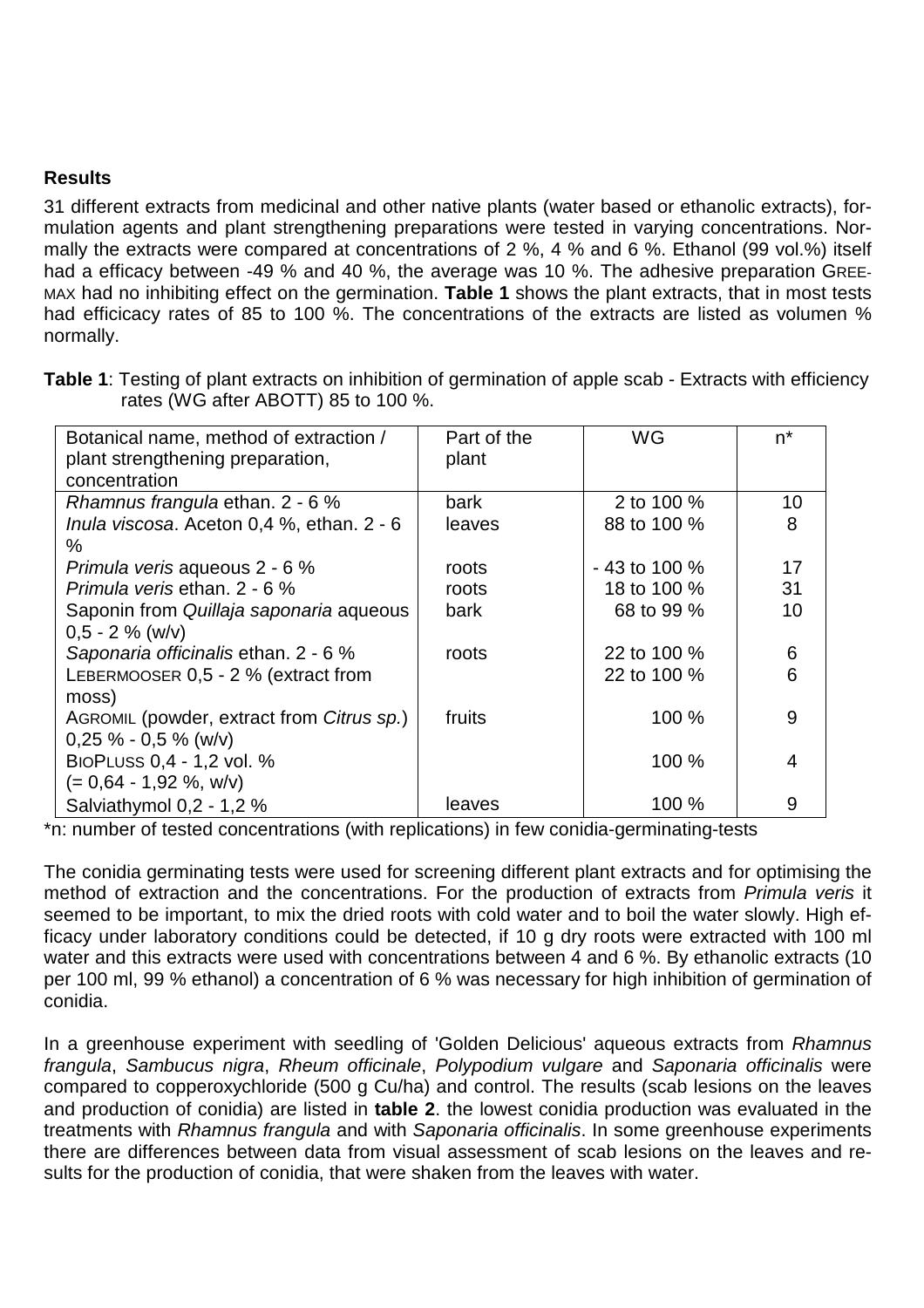In the last tests in November and December 2002 different plant strengthening preparations like CHITOPLANT, ELOT-VIS, SILIOPLANT, COMCAT and antagonists based on yeasts or trichoderma sp. were tested in a preventive spraying schedule. These preparations had no inhibiting effects on scab.

| and production of contain of v. maequalis (greenhouse may 2002)              |               |                             |            |  |
|------------------------------------------------------------------------------|---------------|-----------------------------|------------|--|
| <b>Extract / Preparation</b>                                                 | Concentration | Lesions Leaf <sup>(1)</sup> | Conidia/ml |  |
| Control                                                                      |               | 2,07                        | 204.800    |  |
| Copper 500 g Cu/ha (Oxychlorid)                                              | 1,1%          | 1,64                        | 185.762    |  |
| Bark of Rhamnus frangula (aqueous extract)                                   | 5 %           | 1,89                        | 88.458     |  |
| Tea of flowers of Sambucus nigra                                             | 5 %           | 2,02                        | 408.037    |  |
| Roots of Rheum officinale (aqueous extract)                                  | 5 %           | 2,76                        | 784.037    |  |
| Rhizoms of Polypodium vulgare (aqueous<br>extract)                           | 5 %           | 2,92                        | 425.704    |  |
| Roots of Saponaria officinalis (aqueous extract)<br>$\overline{\phantom{a}}$ | 5 %           | 1,47                        | 115.380    |  |

**Table 2:** Efficacy of a preventive application of different plant extracts on scab lesions on the leaves and production of conidia of V. inaequalis (greenhouse May 2002)

 $(1)$  Lesions divided in classes from 0 to 4

An obvious reduction of scab was visible in a greenhouse-experiment in July 2002 with extracts from Saponaria officinalis (2 % and 6 %), Inula viscosa (1 % and 2 %) and Quillaja-saponin (0,5 % and 1,0 %). Extracts from Inula showed an efficacy of 50 to 74 %, Saponaria 80 to 90 % and Quillaja-saponin 87 to 94 %. Based on this test sulphur was added in different concentrations to increase the effect of Quillaja-saponin. Combinations of 0,75 % Quillaja-saponin with 0,4 or 0,6 % sulphur (according to 2 or 3 kg per ha, sprayed with 500 l/ha) inhibited infections by scab nearly completely. But some questions remained wether the high efficacy was caused by a physical reaction of the inoculation suspension or if the applicated droplets did not stay in the same shape on the leaves as in the control.

In the experiments done by Rudolph (2003) AGROMIL, an extract of citrus fruits from Brasil, showed a distinct inhibition of scab in conidia-germinating-test in laboratory as well as in the in greenhouse. In order to proof the rain stability of AGROMIL - being an essential problem in 2002 during an orchard-experiment with plant extracts - 5 and 15 mm of rainfall were simulated by using a watering device (water sprinkler). The most important results are summarized in **table 3**.

| Table 3: Effect of different amount of simulated rainfall on the infection with V. inaequalis on |
|--------------------------------------------------------------------------------------------------|
| seedlings of 'Golden Delicious' after a preventive application of different plant extracts       |
| (greenhouse, October 2002)                                                                       |

| Amount of rain simulated | $0 \text{ mm}$                     | $5 \, \text{mm}$ | $15 \text{ mm}$ | $0 \text{ mm}$                          | $5 \text{ mm}$ | $15 \text{ mm}$ |
|--------------------------|------------------------------------|------------------|-----------------|-----------------------------------------|----------------|-----------------|
|                          | Scab lesions leaves <sup>(1)</sup> |                  |                 | Production of conidia/ml <sup>(2)</sup> |                |                 |
| <b>Untreated Control</b> | 1,94                               | 2.24             | 2,28            | 752.000                                 | 1.262.000      | 1.449.000       |
| FUNGURAN (750 g Cu/ha)   | 0,95                               | 1.84             | 2.09            | 224,000                                 | 985.000        | 854,000         |
| AGROMIL (0,25 %)         | 0,55                               | 1,73             | 2.13            | 100.000                                 | 688,000        | 892,000         |
| Quillaja-Saponin (1,0 %) | 0,13                               | 1,33             | 1,9             | 5.961                                   | 325 949        | 545 651         |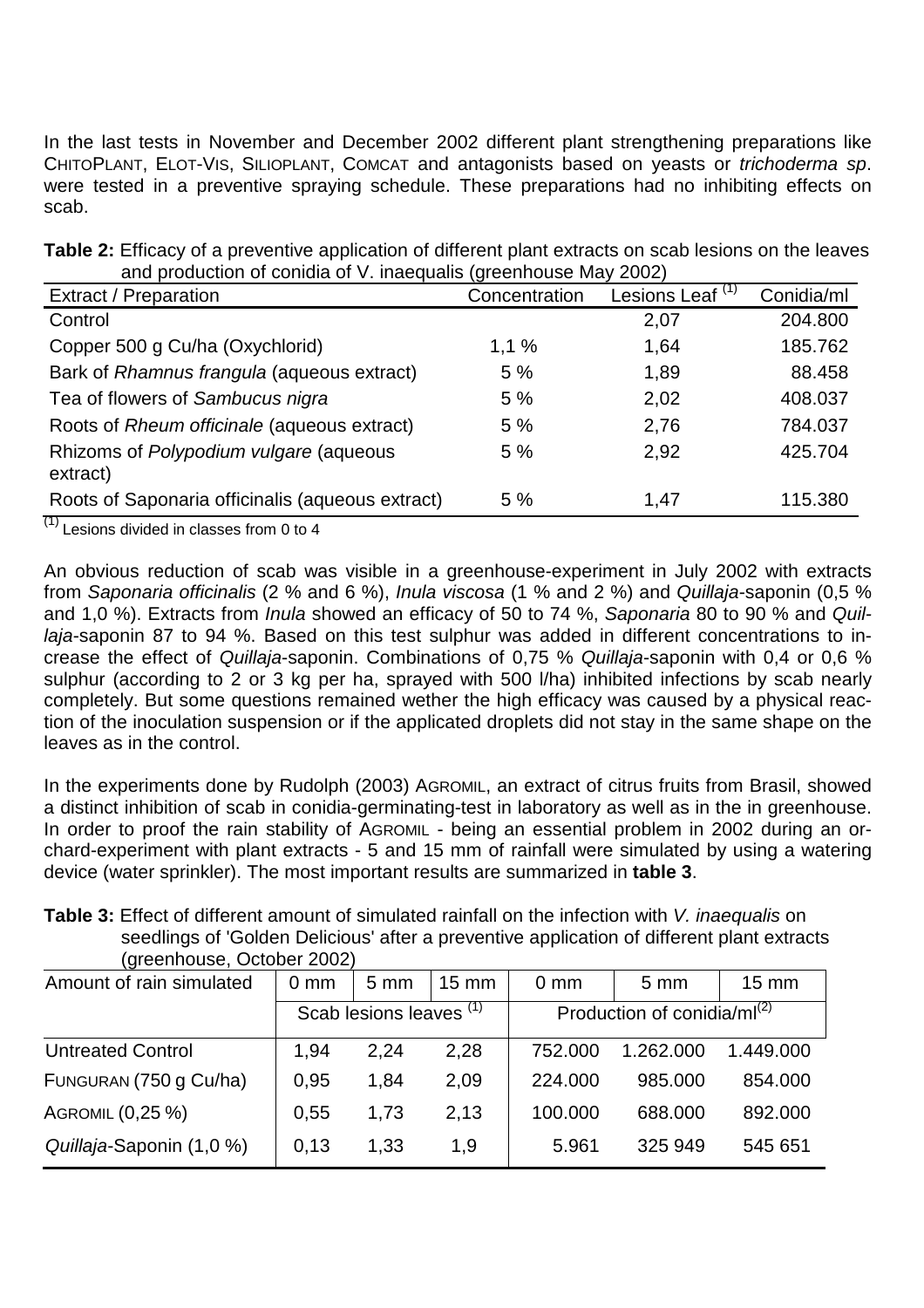$(1)$  Lesions divided in classes from 0 to 4,  $(2)$  Conidia per ml; average from 3 replications a 10 Pflanzen, Quillaja-saponin only 4 plants per replication

Without artificial rain AGROMIL showed a clear reduction of scab in comparison to control. With increasing amount of rain the effect decreased severely. The same observation was made at Quillajasaponin, which had the lowest incidence of scab. One reason for that could be that the plants were exposed under the sprinkling device two hours later to have equal conditions at the distribution of the simulated rain, so that probably the preventive treatment dried for a longer time.

Based on this experiment in 2003 the main intention in the trials was to find combination either of AGROMIL with surfactants or adhesives either of Quillaja-saponin with adhesives. Meanwhile two fluid formulations of AGROMIL were available. **Figure 1** shows the effect of combination of AGROMIL with different adhesives (see **Material and methods**).



**Figure 1:** Efficacy of combinations of AGROMIL with different adhesives on natural infections with V. inaequalis (AG = AGROMIL powder, AD=ADHÄSIT, PF=PROFITAL FLÜSSIG, GR=GREEMAX, BPL= BIOPLUSS).

The adhesives ADHÄSIT and PROFITAL FLÜSSIG did not enhance the scab reduction effect of AGROMIL. The addition of GREEMAX or BIOPLUSS did not show increased effect of AGROMIL, the amount of rain during the deposition in orchard was about 11 mm, which fell regularly.

In October 2003 both fluid formulations were compared with AGROMIL powder and with AGROMIL (powder)+GREEMAX. During that natural infection period the addition of GREEMAX was advantageous, the production of conidia was about 10 % lower than with AGROMIL alone. Both fluid formulations were not as effective as AGROMIL powder.

#### **Discussion:**

The initial results of this research project, that ended on December 31<sup>st</sup> 2003, show that there is a promising potential in some plant extracts like AGROMIL, Inula viscosa or Quillaja-saponin for the use against apple scab. The step from greenhouse into practice in the orchards is always lengthy, especially because there are only few adhesives or formulations that can be applied in organic fruitgrowing. GREEMAX and BIOPLUSS are encouraging preparations for enhancing the effect of extracts and should be tested in the next season in orchards. Before that the question of residues of conventional plant protection agents in the extracts has to be answered. Furthermore the extraction has to be optimised to lower the costs for the extracts.